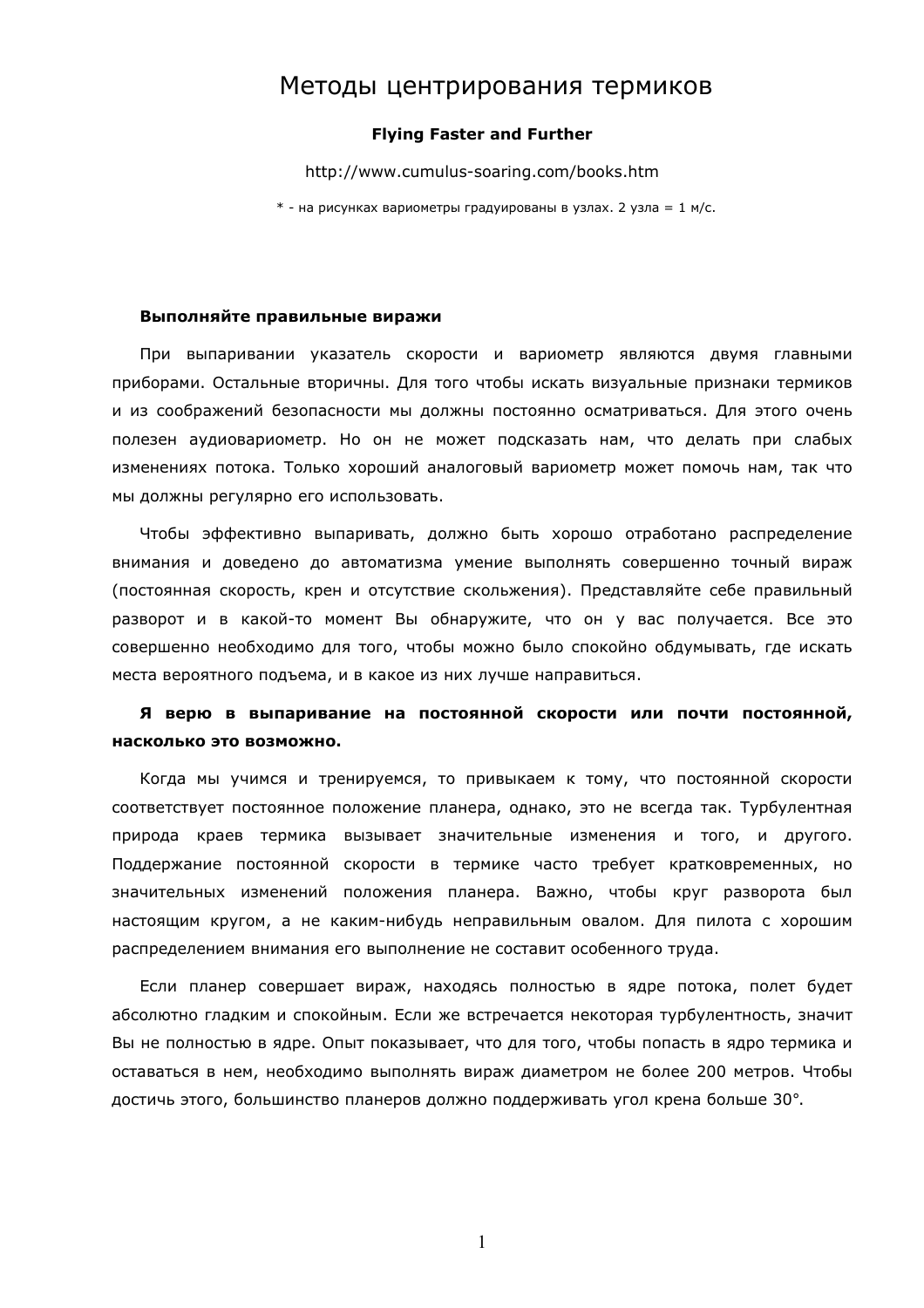

Диаметры окружностей отличаются в 1,5 раза!

Для планеров с равным весом, совершающих круги с одинаковой скоростью и креном 25° и 35°, соотношение их диаметров остается постоянным при любой скорости. Диаметр уменьшается при увеличении крена, как показано в таблице ниже. При одной и той же скорости, планер с креном 25°, совершает круг, диаметром в 2 с лишним раза больше, чем при крене в 45°.

| Используемый угол крена                                         | 25 |    |    | 40 | 45   |     |
|-----------------------------------------------------------------|----|----|----|----|------|-----|
| Отношение диаметра, крен 25                                     |    | 24 |    | O  | 2.14 | .54 |
| Обратное отношение<br>диаметров с текущим креном<br>и креном 25 |    | 80 | 66 | эo |      | 39  |

Диаметр круга зависит от 3 факторов:

- 1. Угол крена.
- 2. Скорость.
- 3. Скольжение.

Угол крена задается органами управления. Когда крен равен 0°, планер летит прямо. Создайте крен, и направление полета начнет меняться. Скорость имеет прямое отношение к диаметру разворота. Скольжение, если находится в пределах 10°, не влияет на диаметр виража. Однако грубая работа рулем направления, создающая большее скольжение может значительно увеличить диаметр разворота.

Следующая таблица показывает диаметр круга в зависимости от скорости и крена, обычно используемых планерами при вираже.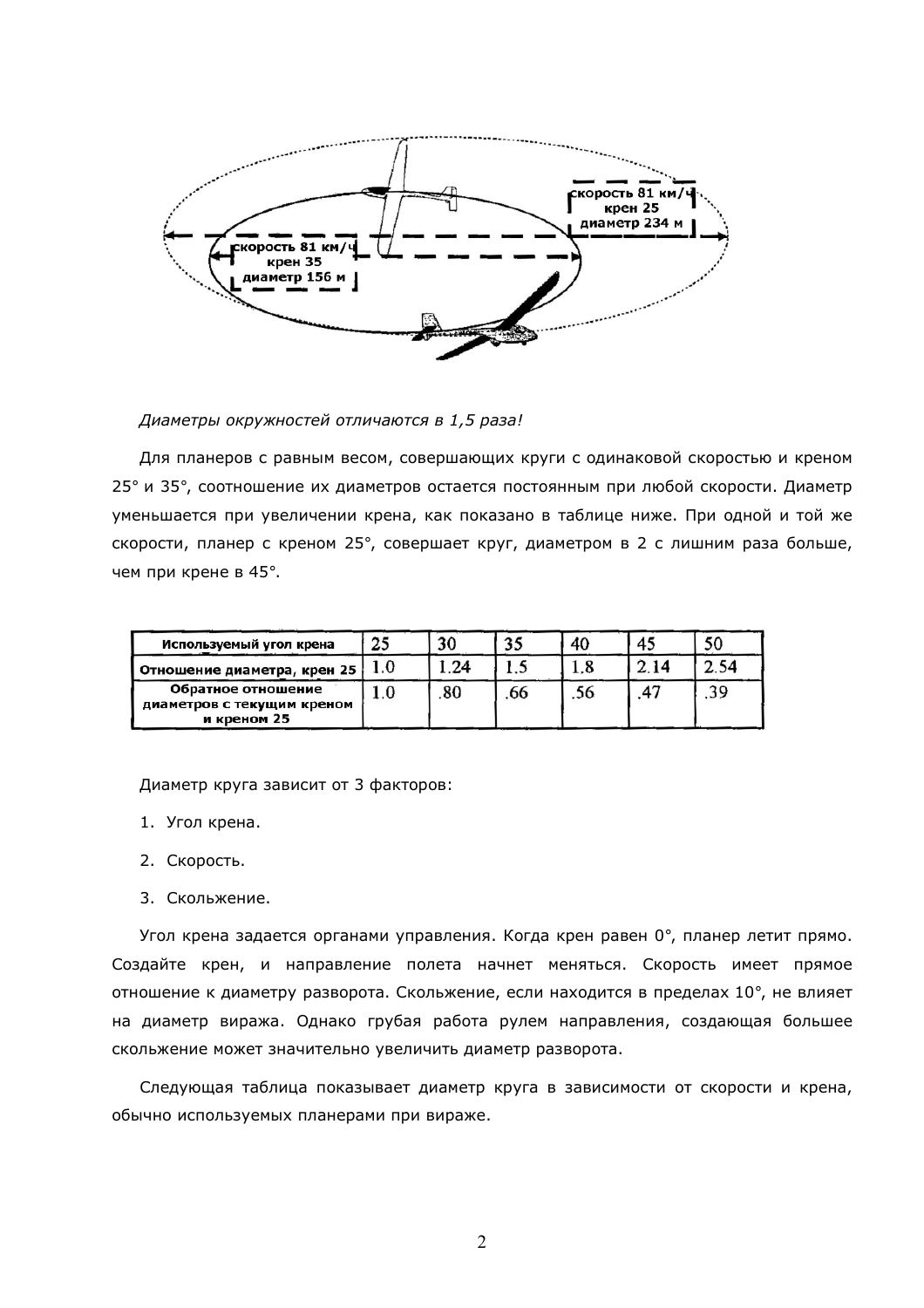| Диаметр разворота в метрах |                       |      |          |      |      |      |         |      |      |
|----------------------------|-----------------------|------|----------|------|------|------|---------|------|------|
| Скорость                   | Угол крена в градусах |      |          |      |      |      |         |      |      |
| км/ч                       | 20                    | 25   | 30       | 35   | 40   | 45   | 50      | 55   | 60   |
| 72                         | 237                   | 185  | 150      | 123  | 103  | 86   | 72      | 60   | 50   |
| 81                         | 300                   | 234  | 189      | 156  | 130  | 109  | 92      | 76   | 63   |
| 90                         | 3761                  | 289  | 284      | 193  | 161  | 135  | 13<br>1 | 94   | 78   |
| 100                        | 443                   | 350  | 283      | 233  | 194  | 163  | 137     | 114  | 94   |
| 108                        | 53.                   | 416  | 336      | 27T  | 231  | 194  | 163     | 136  | 112  |
| 117                        | 626                   | 489  | 395      | 326  | 272  | 228  | 191     | 160  | 132  |
| $Gr$ перегруз              | 1.06                  | 1.10 | 15<br>1. | 1.22 | 1.31 | 1.41 | .56     | .74  | 2.00 |
| √G                         | 1.03                  | 1.05 | 1.07     | 1.10 | 14   | 1.19 | 1.25    | 1.32 | 1.41 |
| 81                         | 83                    | 85   | 87       | 90   | 94   | 97   | 101     | 106  | 115  |

Рассмотрим ситуацию дальше. По мере того, как планер увеличивает крен, увеличивается и перегрузка. Она оказывает такой же эффект на качество, как и увеличение веса. Планер снижается быстрее и должен лететь с большей скоростью. При увеличении крена и перегрузки увеличивается и скорость сваливания, а также все характерные значения скоростей: экономическая, наивыгоднейшая и т.д.

Это увеличение пропорционально квадратному корню из значения перегрузки. Последняя строка в таблице показывает увеличение экономической скорости планера, которая в прямом полете составляла 81 км/ч. Увеличение незначительно до крена 35°, но затем растет гораздо быстрее.

Эти факторы изображены на графике, показывающим как зависит от них радиуса разворота. Закрылки уменьшают радиус разворота за счет уменьшения критической

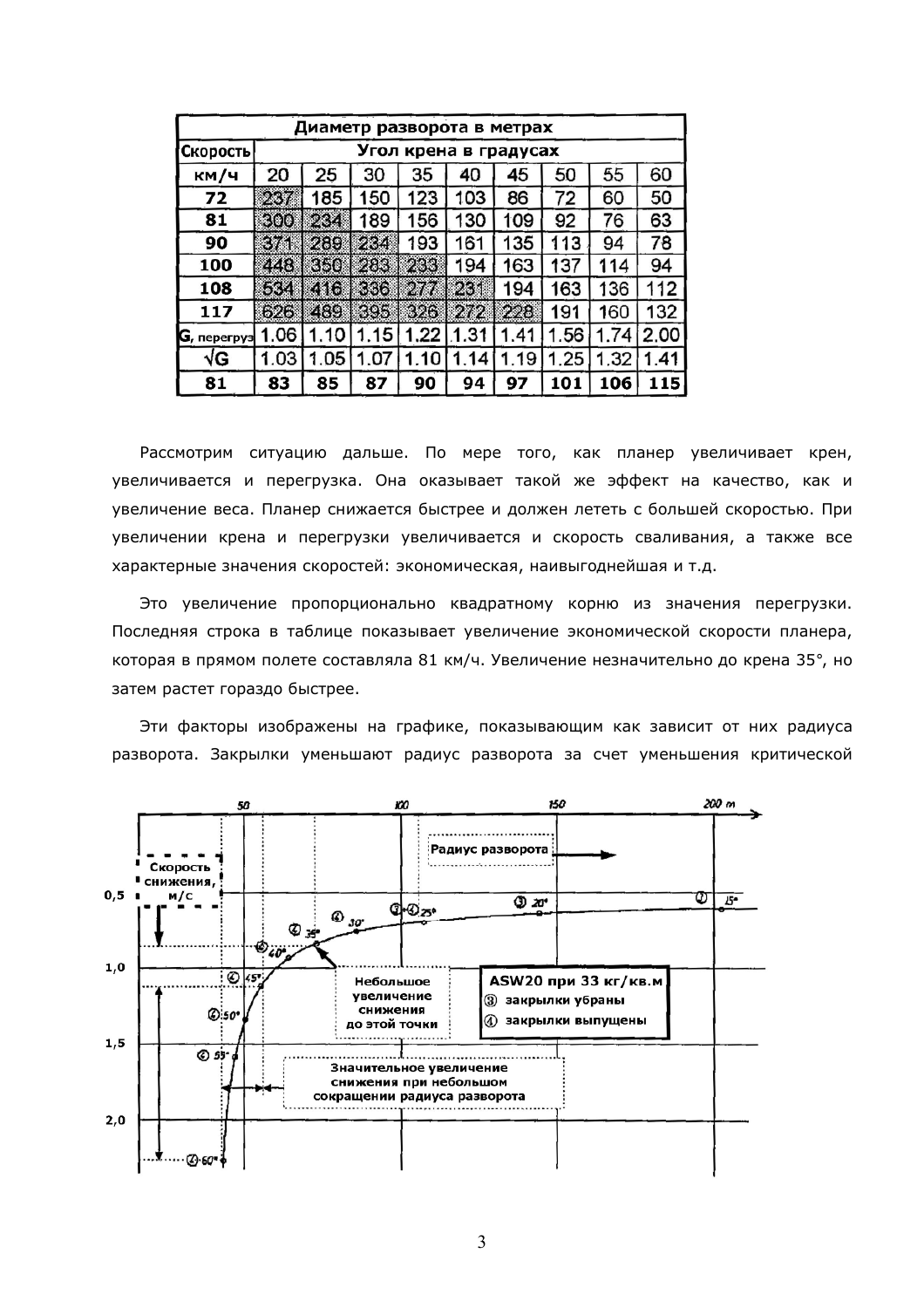скорости.

На следующем графике отображен эффект наличия балласта. Заметим, что при большей нагрузки на крыло требуется больший крен, чтобы получить тот же радиус разворота. Кроме того, увеличивается скорость снижения. Умение хорошо выпаривать на тяжелом планере, соревнуясь с лучшими пилотами, требует значительной практики. Тяжелые планеры заметно различаются по характеристикам пилотирования. Впрочем, большинство современных планеров довольно близки друг к другу по летным качествам.



#### Хорошее выпаривание требует правильных виражей

Поддерживая постоянную скорость без скольжения, и варьируя только угол крена, можно выполнить серию последовательных и логичных смещений виража. Однако от идеальных разворотов мало толку, если они находятся не в лучшей зоне подъема. Цель заключается в том, чтобы сместиться в эту зону как можно быстрее.

Для того чтобы выработать последовательную систему, необходима практика. Если два параметра полета надо изменять одновременно, их поочередное выполнение не даст того же результата. Если речь идет о трех параметрах, то тем более. Все переходы от разворота к прямому полету и обратно, надо проделать максимально быстро, сохраняя сбалансированный полет без скольжений.

Но с некоторыми планерами это невозможно, они слишком инертны, и не способны быстро изменить направление движения. Тогда важнее быстро двигаться в зону лучшего подъема, не обращая внимания на гладкость полета. Но пилота в этом случае извиняет только несовершенство планера.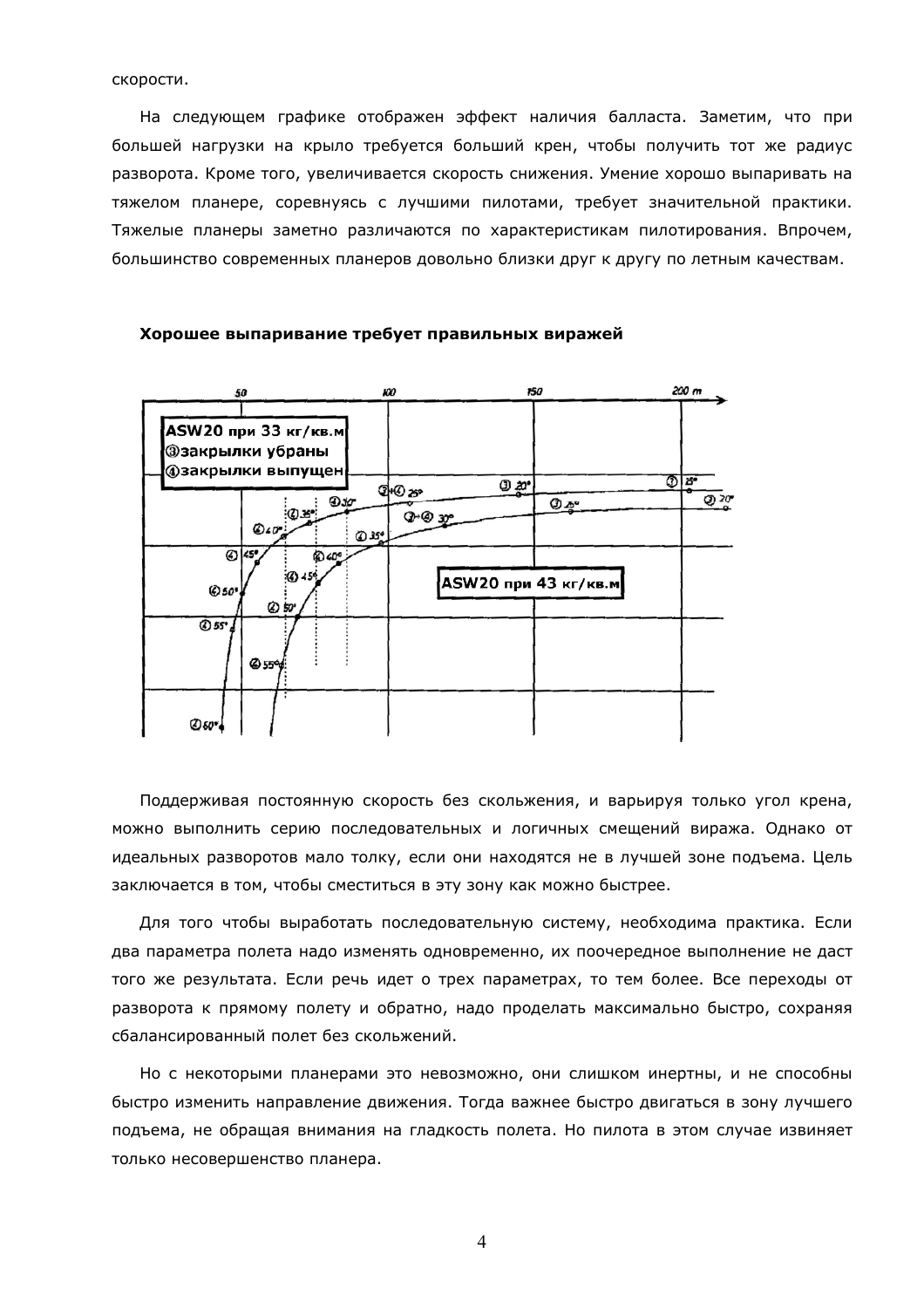Небольшие изменения крена без полного перевода планера в прямолинейный полет подходят только для очень небольших смещений круга. Величина сдвига, которую они могут дать, недостаточна, если на полном круге наблюдается разность подъемов больше 1 м/с. Как уже говорилось, при любых изменениях крена, требуется хорошая координация работы элеронов и руля направления.

Требуется предварительная тренировка, чтобы научиться рулем направления удерживать в центре указательную нить. Многие пилоты обнаружат, что это можно делать также с помощью элеронов. Это, конечно, так, но я должен заметить, что пилоты, которые так делают, обычно очень быстро теряют термик.

## Всегда используйте элероны для управления креном и руль направления для удержания в центре нити.

Используйте при выпаривании крен от 35° до 45°. Очень редко угол крена больше или меньше этих значений дает лучшие результаты. Если Вы затрудняетесь оценить угол крена, попытайтесь засечь время вашего разворота. Для скоростей от 80 до 100 км/ч, которые используются в термике на большинстве планеров в зависимости от нагрузки на крыло, полный разворот требует от 24 до 20 секунд. Если Ваш разворот происходит дольше, значит, Вы используете угол крена меньше 35°, что недостаточно, чтобы оставаться в ядре большинства термиков. Смотрите таблицу ниже и сравните ее с таблицей диаметров виража.

Большинство планеров имеют больше одного вариометра. Выберите для себя наиболее подходящий и используйте только его. Использование одновременно нескольких только запутает Вас.

| Время разворота в секундах |                       |      |      |      |      |      |      |      |      |
|----------------------------|-----------------------|------|------|------|------|------|------|------|------|
| Скоросты                   | Угол крена в градусах |      |      |      |      |      |      |      |      |
| км/ч                       | 20                    | 25   | 30   | 35   | 40   | 45   | 50   | 55   | 60   |
| 72                         | 36                    | 28   | 23   | 19   | 16   | 13   |      | 9    | 8    |
| 81                         | 25                    | 32.  | 26   | 21   | 18   | 15   | 12   | 10   | 9    |
| 90                         | 45                    | 35   | 29   | 24   | 20   | 16   | 14   | 12   | 10   |
| 100                        | 50                    | 39   | 31   | 26   | 22   | 18   | 15   | 13   | 10   |
| 108                        | 64                    | 42   | 84   | 28   | 24   | 20   | 17   | 14   | 11   |
| 117                        | 59                    | 46,  | 87.  | 31   | 26   | 図    | 18   | 15   | 12   |
| <b>G</b> , перегруз        | 1.06                  | 1.10 | 15   | .22  | 1.31 | .41  | 1.56 | 1.74 | 2.00 |
| √G                         | 1.03                  | 1.05 | 1.07 | 1.10 | 1.14 | 1.19 | 1.25 | 1.32 | 1.41 |
| 81                         | 83                    | 85   | 87   | 90   | 94   | 97   | 101  | 106  | 115  |

Вариометры действуют не мгновенно, у них есть некоторая временная задержка. Вам необходимо знать скорость отклика вариометров. Задержка механических (Winter, PZL) от 1 до 5 секунд, электрические и электронные имеют настраиваемую задержку. Я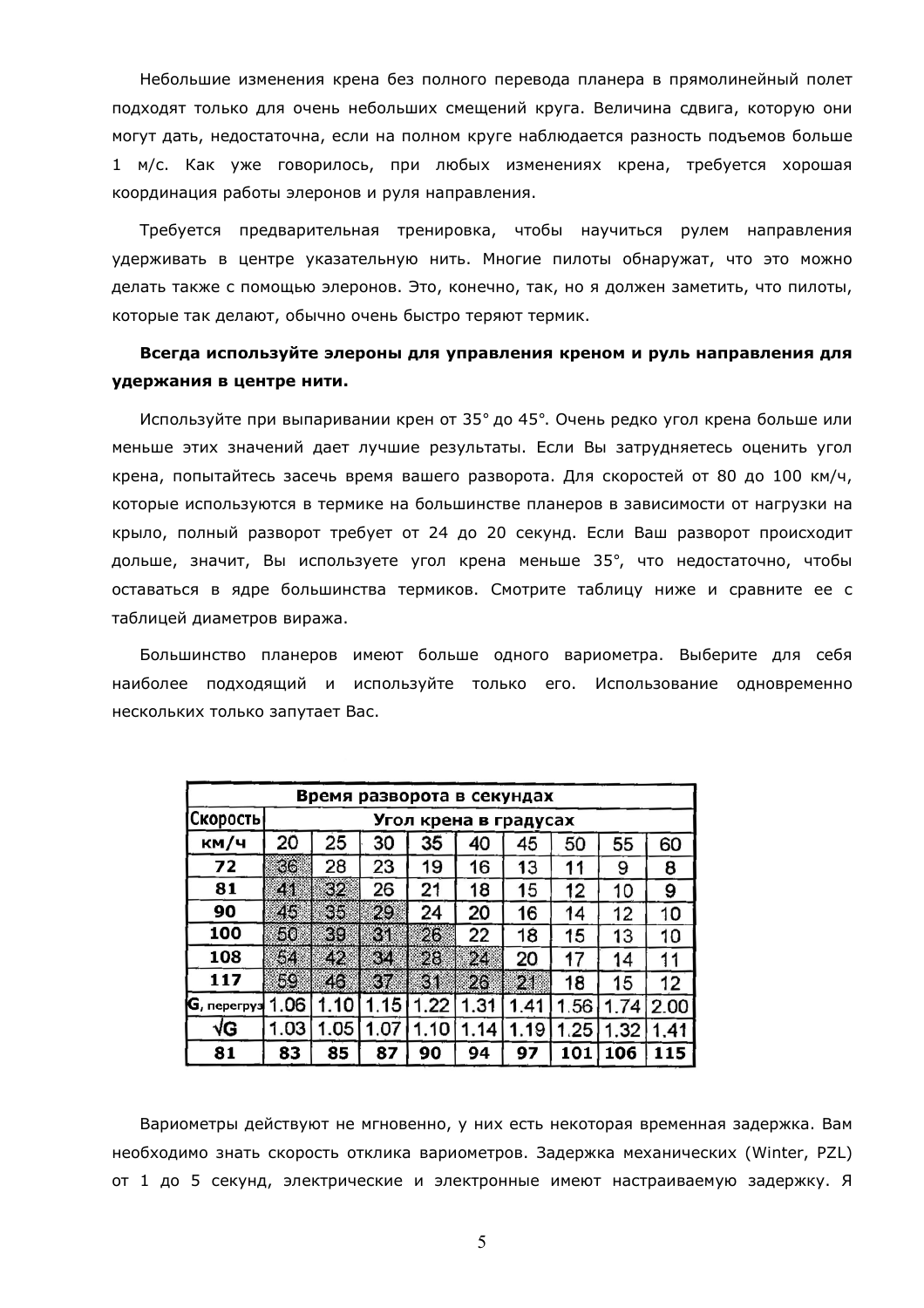думаю, что лучше использовать скорость отклика от 1.0 до 1.2 секунды. В большинстве случаев человеческая реакция не справляется с более быстрым откликом.

Вы можете проверить задержку вашего вариометра, присоединившись на близкой высоте к другому планеру, находящемуся в хорошем потоке. Предпочтительно, чтобы это был поток со скоростью 2-3 м/с, чтобы изменение высоты было заметно на каждом круге. Если вы догоняете другой планер, посматривайте на ваш вариометр, но игнорируйте его показания, просто повторяя действия другого планера. Сравните время, которое требуется для набора одной и той же высоты при простом повторении движения другого планера и при постоянном слежении за вариометром. Это может потребовать несколько попыток, но знание реальной задержки вашего вариометра окажет ценную помощь для эффективного выпаривания.

Вход в спираль выпаривания зависит от конкретной ситуации. Если планер движется со скоростью, которая нужна в спирали, можно подождать несколько секунд перед началом виража. Если вы двигались быстро и еще не успели уменьшить скорость, тогда нужно быстро переходить к развороту. На скорости 125 км/ч планер за 3 секунды проходит такую же дистанцию, что и за 4 секунды при скорости 90 км/ч.

Постарайтесь, чтобы вход в спираль выпаривания был прямо перед максимальными показаниями вариометра. Для этого, разумеется, требуется значительная практика работы с планером и вариометром. Когда вариометр показывает максимум - уже слишком поздно, и Вы проскочите термик.

Ощущения оказывают огромную помощь при центрировании термика. В основном Вы чувствуете вертикальное ускорение, но также существенны изменения угла тангажа и крена планера и изменения звука полета. Мы чувствуем все это раньше, чем сдвинется стрелка прибора, так что, комбинируя наши ощущения с показаниями вариометра, мы можем выработать хорошее чувство термика. Набор этих ощущений в разных планерах значительно различается.

Это основная причина, почему необходимо летать часто, чтобы выработать профессионализм при работе с термиками. 40 часов - минимум для легких в пилотировании планеров и пилотов с большим опытом. 80 часов - минимально необходимый для остальных типов планеров и пилотов с налетом меньше 1000 часов.

Чтобы выработать технику и мастерство выпаривания, выберите 2 метода поиска и центрирования термика и практикуйтесь в них. Достигнув хорошего, уверенного их выполнения, добавьте еще один. Большинство пилотов считают, что им требуется не больше 4 методов.

## Методы центрирования термика

Я считаю, что следующие методы работают очень хорошо. Мы увидим, как выполнять смещения по одному за каждый разворот на 360°.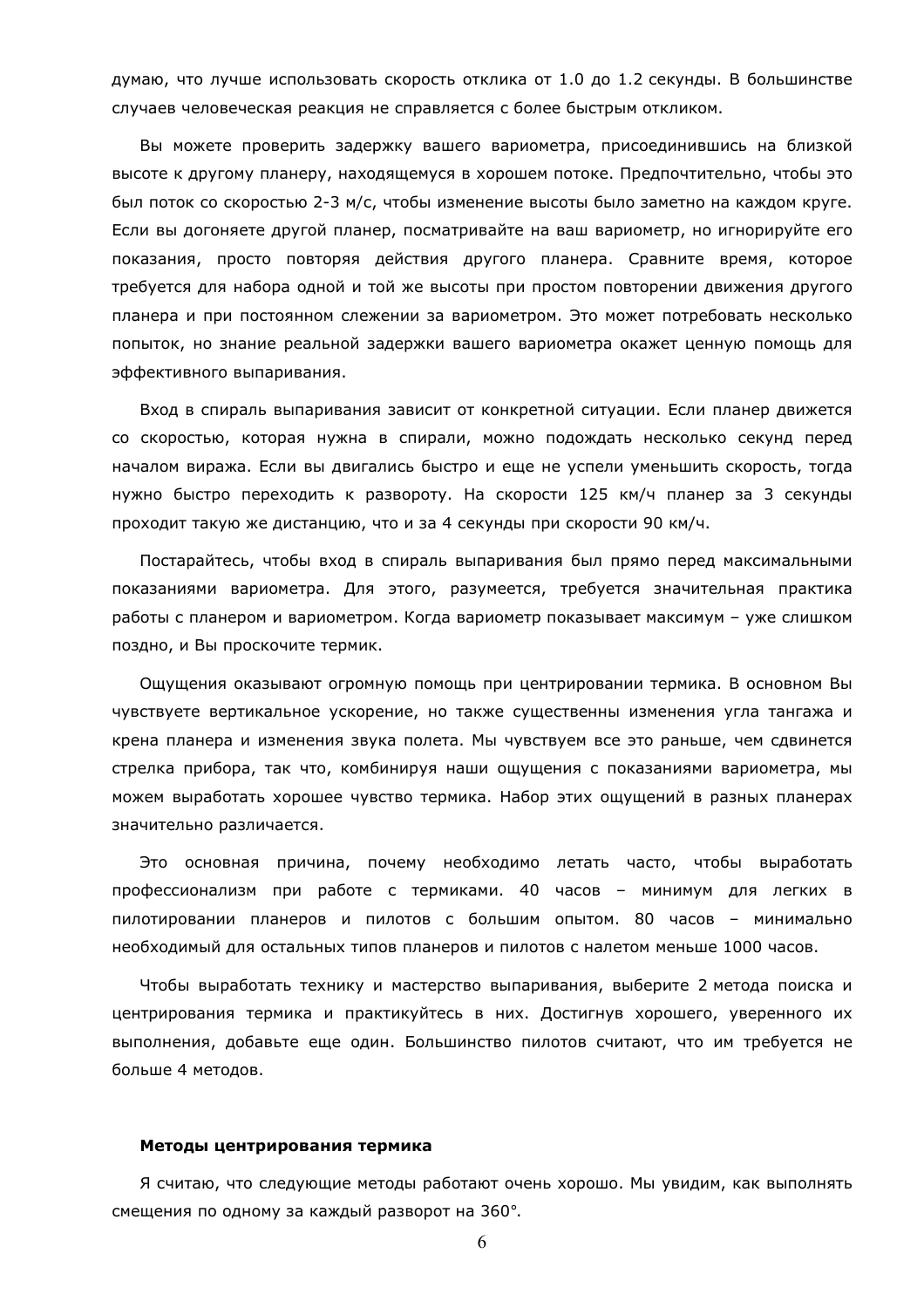На рисунках коррекции полета происходят на основе показаний вариометра. Но на практике, для достижения наилучших результатов их, разумеется, необходимо комбинировать с личными ощущениями полета и знанием конкретного планера и его приборов, в частности, необходимо знать задержку вариометра. Эти знания могут обеспечить только опыт и регулярные тренировки.

#### Коррекция первого поворота

Если, как только Вы поворачиваете в сторону термика, стрелка вариометра стоит на месте или поднимается, продолжайте разворот. Если до того, как Вы повернули на 90°, вариометр уменьшает показания, поворачивайте немедленно в сторону первоначального направления. Летите дальше и забудьте про этот термик. Однако этого не следует делать, если вы ниже 600 метров. Почти наверняка следующий термик окажется слишком далеко.



Начиная от этой высоты и ниже, Вы должны настойчиво использовать другие методы, чтобы найти этот термик. Надо смириться с тем, что результатом может быть очень медленный первоначальный подъем. Но все же лучше потратить время на его освоение и, если скорость подъема окажется слишком мала, наберите достаточную высоту и отправляйтесь на поиски следующего.

Если вариометр показывает набор после поворота на 90° и снижение после 180°, продолжайте разворот до позиции 270°. Затем летите прямо 3 секунды или дольше. Возможно, Вам придется двигаться вперед 5 или 10 секунд, пока подъем не начнет увеличиваться. В этот момент начинайте спираль в том же направлении. Возможно, все это придется проделать еще раз, исследовав, таким образом, значительную область. Если

 $\overline{7}$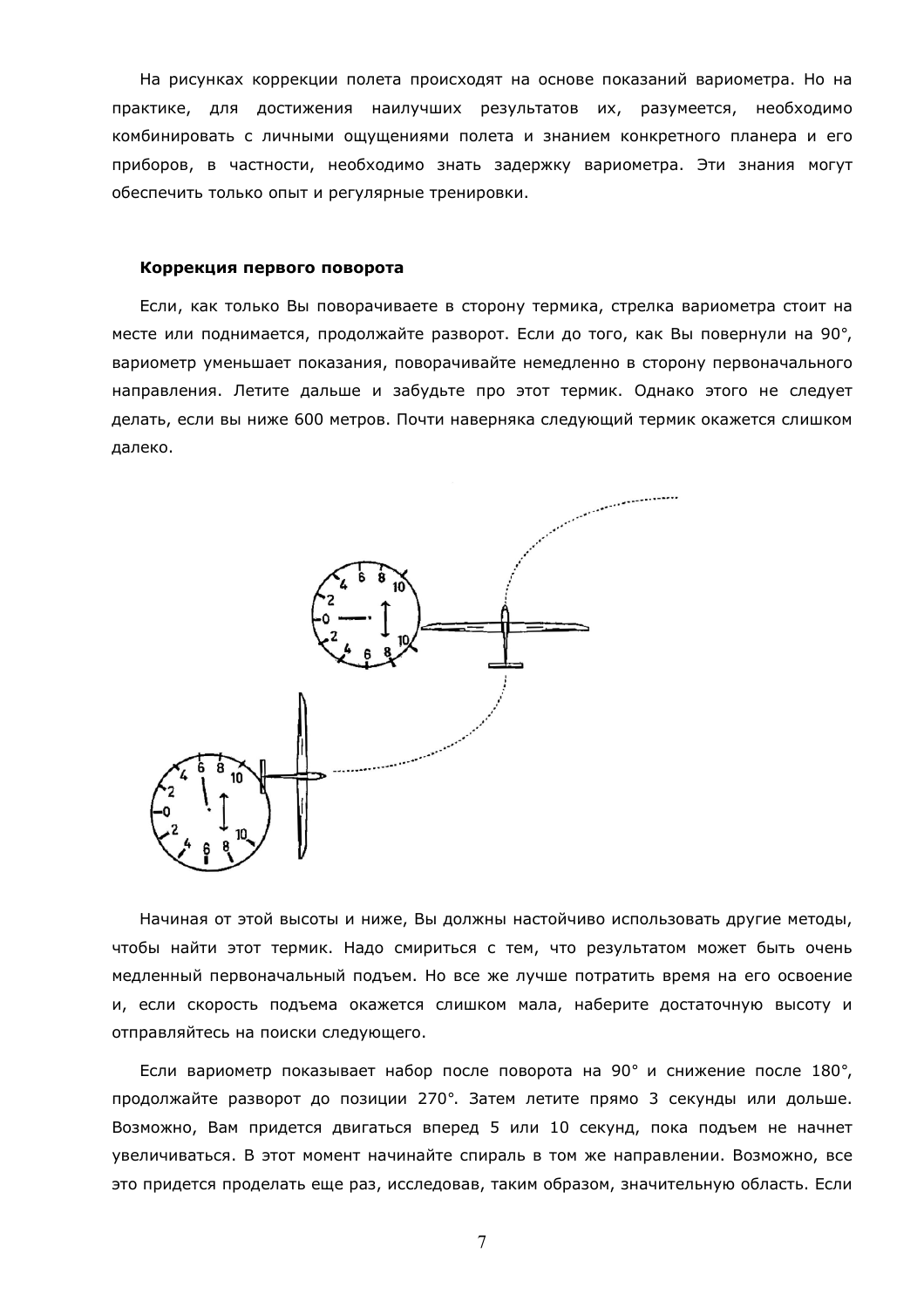Вы встретите термик, используйте другие методы для дальнейшей коррекции. Не изменяйте направление спирали.



#### Метод лучшего и худшего сектора.

Используйте этот метод, когда Вы сделали первую коррекцию спирали или когда вы уже некоторое время находитесь в термике. Представьте себе круг, как будто видите его сверху. Разделите его на 4 сектора, ориентируясь по наземным ориентирам. Если Вы совершаете полный разворот за 20 секунд, каждый сектор займет 5 секунд.

Не пытайтесь использовать показания компаса, он имеет многочисленные ошибки, связанные с креном, ускорением и т.д., которые делают его практически бесполезным за исключением прямого горизонтального полета.



По показаниям вариометра, не забывая про временные задержки, выясните, какой сектор дает наилучший подъем. Вы должны переместить планер в этот сектор. На следующем круге выпрямите траекторию планера в этом направлении, и двигайтесь в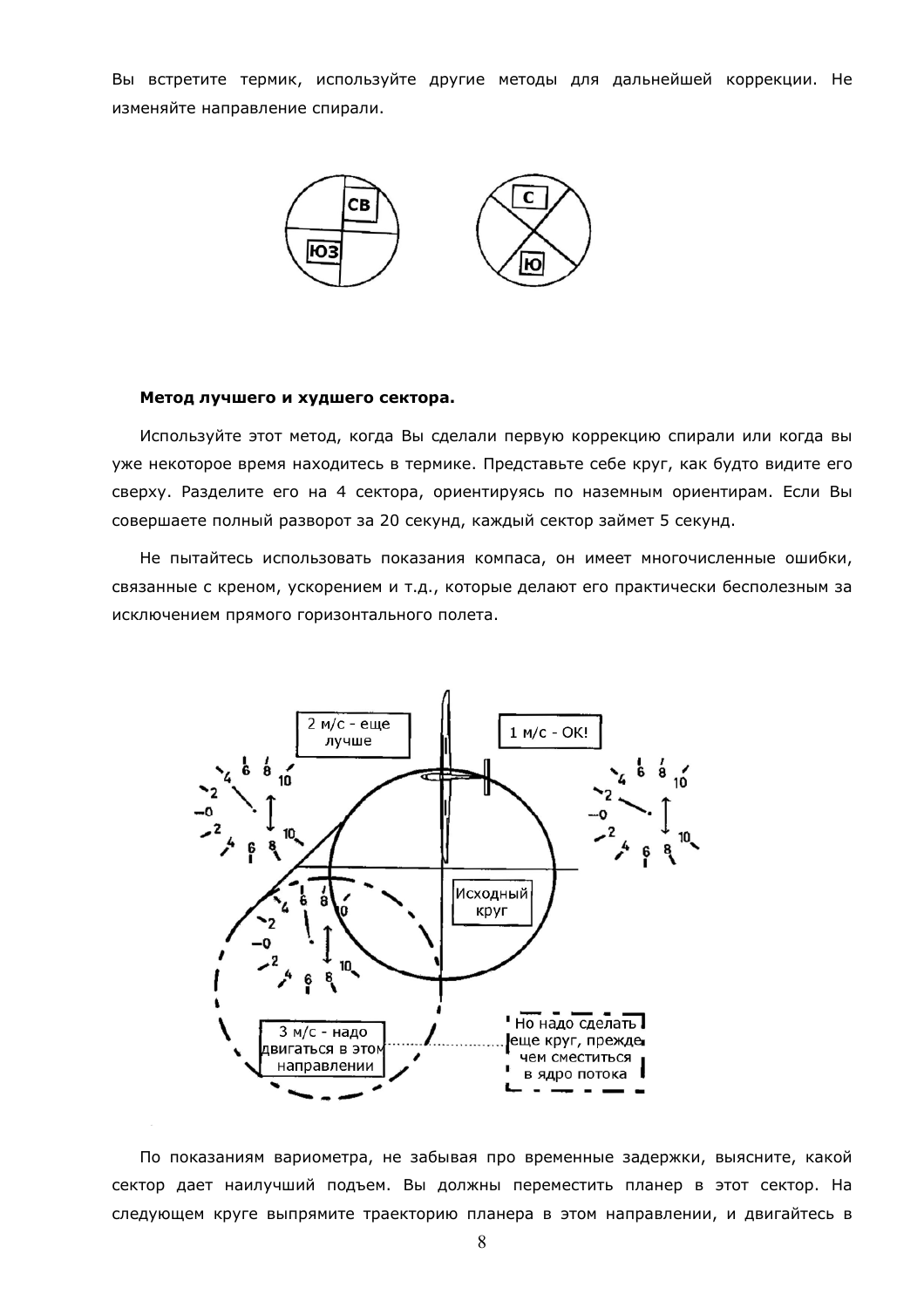течение как минимум 2 секунд. Можно двигаться даже дольше, если Вы чувствуете, что подъем увеличивается. Затем делайте вираж в том же направлении. Не изменяйте направление виража.

Повторите эту процедуру. Проанализируйте показания вариометра по кругу и определите лучший сектор. Скорректируйте следующий разворот. Продолжайте поступать таким же образом, совершая по одному сдвигу при каждом развороте.

Если Вы не можете определиться с лучшим сектором, не выполняйте коррекцию и следите за вариометром еще один или два круга. Затем снова корректируйте траекторию. Если Вы находитесь в пределах 150 м от вершины конвекции и чувствуете ослабевание подъема, оставьте этот термик и летите дальше.

Если лучший сектор четко не определяется, применяйте тот же подход для удаления от худшего сектора.

#### Маленькие поправки

В хорошем термике, где один из секторов показывает подъем на 0,5 м/с лучше, используйте метод лучшего и худшего секторов. Но вместо выпрямления траектории, просто уменьшите крен от 40° до 20° и затем обратно.

#### Метод подъема

Если Вы, находясь в хорошем термике, чувствуете более сильную волну подъема, очень быстро выпрямите траекторию. Через одну или две секунды, продолжите вираж в том же направлении. Этот способ хорошо работает, когда у термика большое, сильное и четкое ядро.

## Метод Хута

Он был разработан Хайнцем Хутом, дважды побеждавшим в чемпионате мира в стандартном классе на КА-6. Он полностью противоположен предыдущему методу и хорошо работает, если начальный вираж происходит с креном не круче 25-30°. Если Вы чувствуете или видите на вариометре сильный подъем, немедленно увеличьте крен до 50° и удерживайте его на протяжении 300° разворота, а затем вернитесь к первоначальному углу крена.